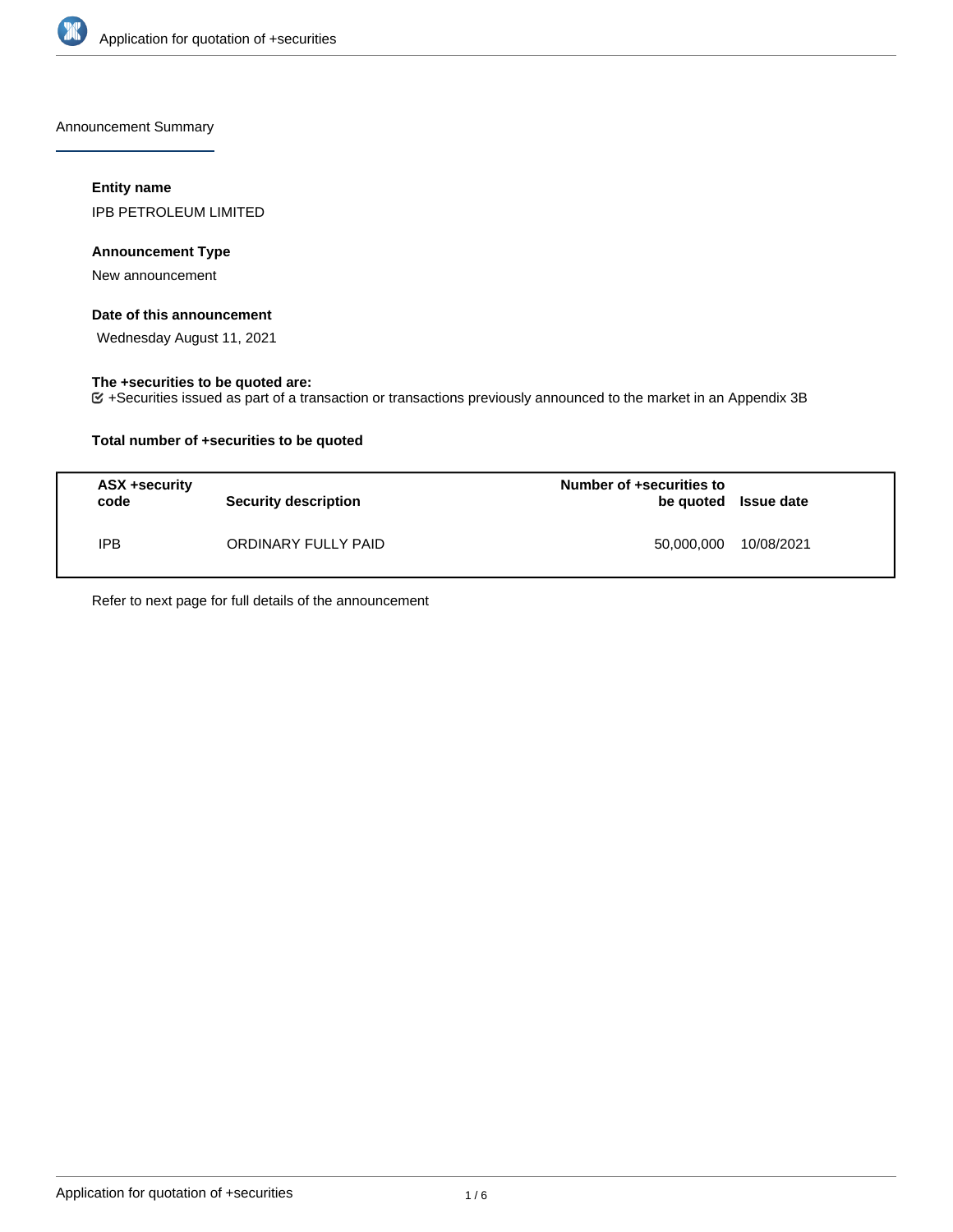

Part 1 - Entity and announcement details

## **1.1 Name of entity**

IPB PETROLEUM LIMITED

We (the entity named above) apply for +quotation of the following +securities and agree to the matters set out in Appendix 2A of the ASX Listing Rules.

**1.2 Registered number type** ABN

**Registration number** 52137387350

**1.3 ASX issuer code** IPB

**1.4 The announcement is**

New announcement

#### **1.5 Date of this announcement**

11/8/2021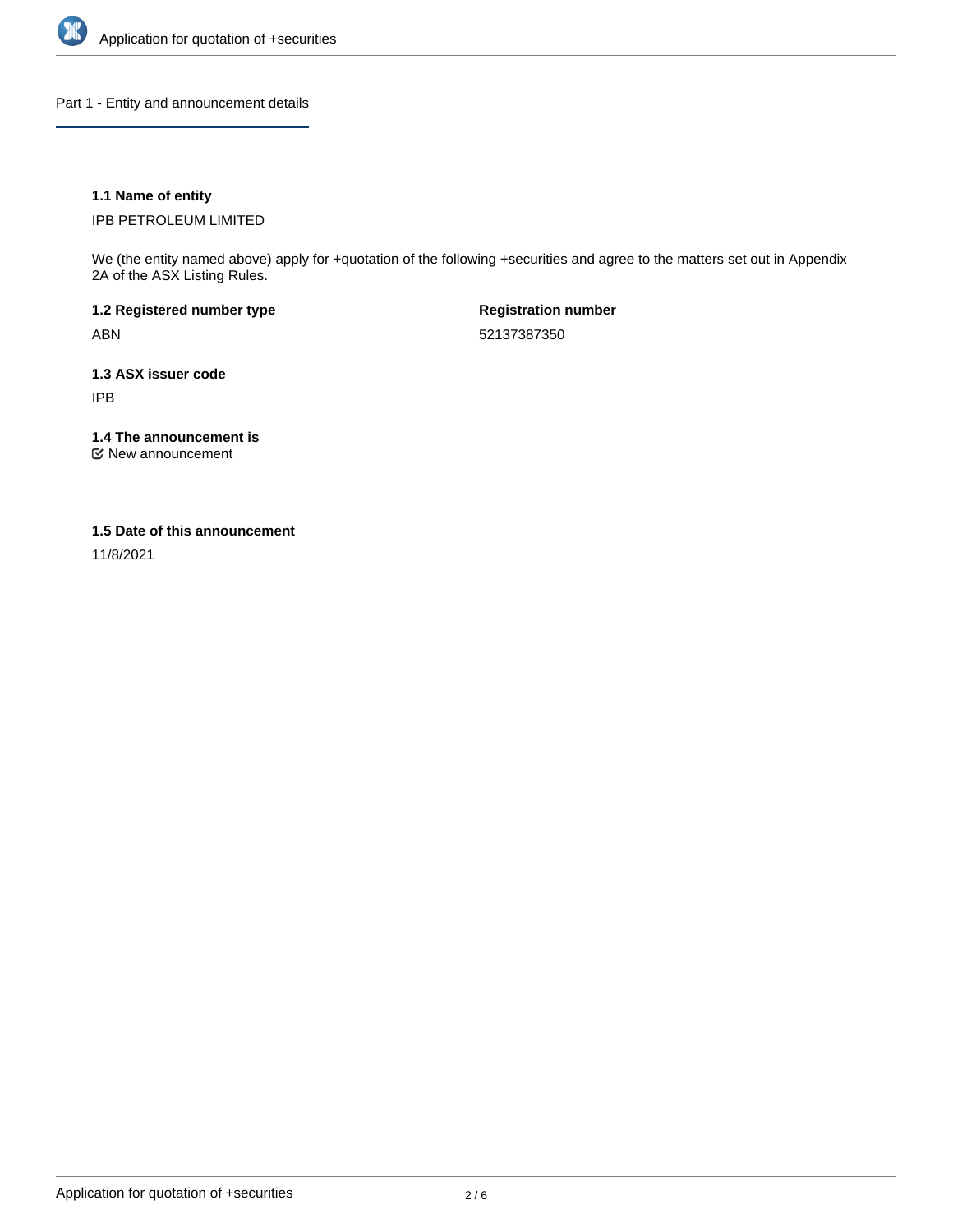

# Part 2 - Type of Issue

## **2.1 The +securities to be quoted are:**

+Securities issued as part of a transaction or transactions previously announced to the market in an Appendix 3B

#### **Previous Appendix 3B details:**

| <b>Announcement Date and</b><br>Time | <b>Announcement Title</b>                                                     | Selected Appendix 3B to submit quotation<br>reauest |  |
|--------------------------------------|-------------------------------------------------------------------------------|-----------------------------------------------------|--|
| 03-Aug-2021 11:00                    | New - Proposed issue of securities - IPB   A placement or other type of issue |                                                     |  |

**2.3a.2 Are there any further issues of +securities yet to take place to complete the transaction(s) referred to in the Appendix 3B?**

No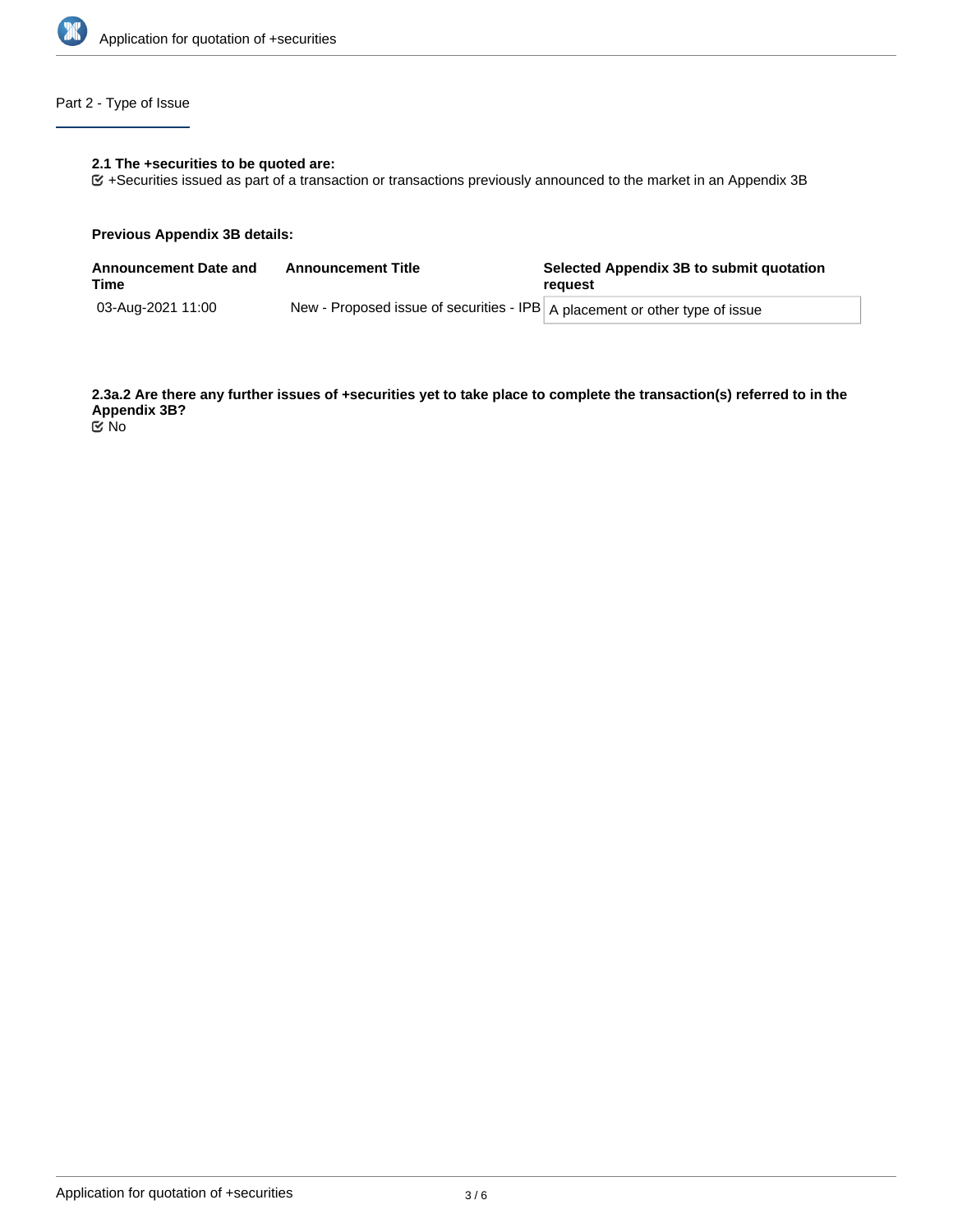

Part 3A - number and type of +securities to be quoted where issue has previously been notified to ASX in an Appendix 3B

#### Placement Details

**ASX +security code and description**

IPB : ORDINARY FULLY PAID

**Issue date**

10/8/2021

Distribution Schedule

**Provide a distribution schedule for the new +securities according to the categories set out in the left hand column including the number of recipients and the total percentage of the new +securities held by the recipients in each category.**

| Number of +securities held | <b>Number of holders</b> | Total percentage of +securities held<br>For example, to enter a value of 50%<br>please input as 50.00 |
|----------------------------|--------------------------|-------------------------------------------------------------------------------------------------------|
| $1 - 1,000$                |                          | %                                                                                                     |
| $1,001 - 5,000$            |                          | $\%$                                                                                                  |
| $5,001 - 10,000$           |                          | %                                                                                                     |
| 10,001 - 100,000           |                          | $\frac{0}{0}$                                                                                         |
| 100,001 and over           |                          | $\%$                                                                                                  |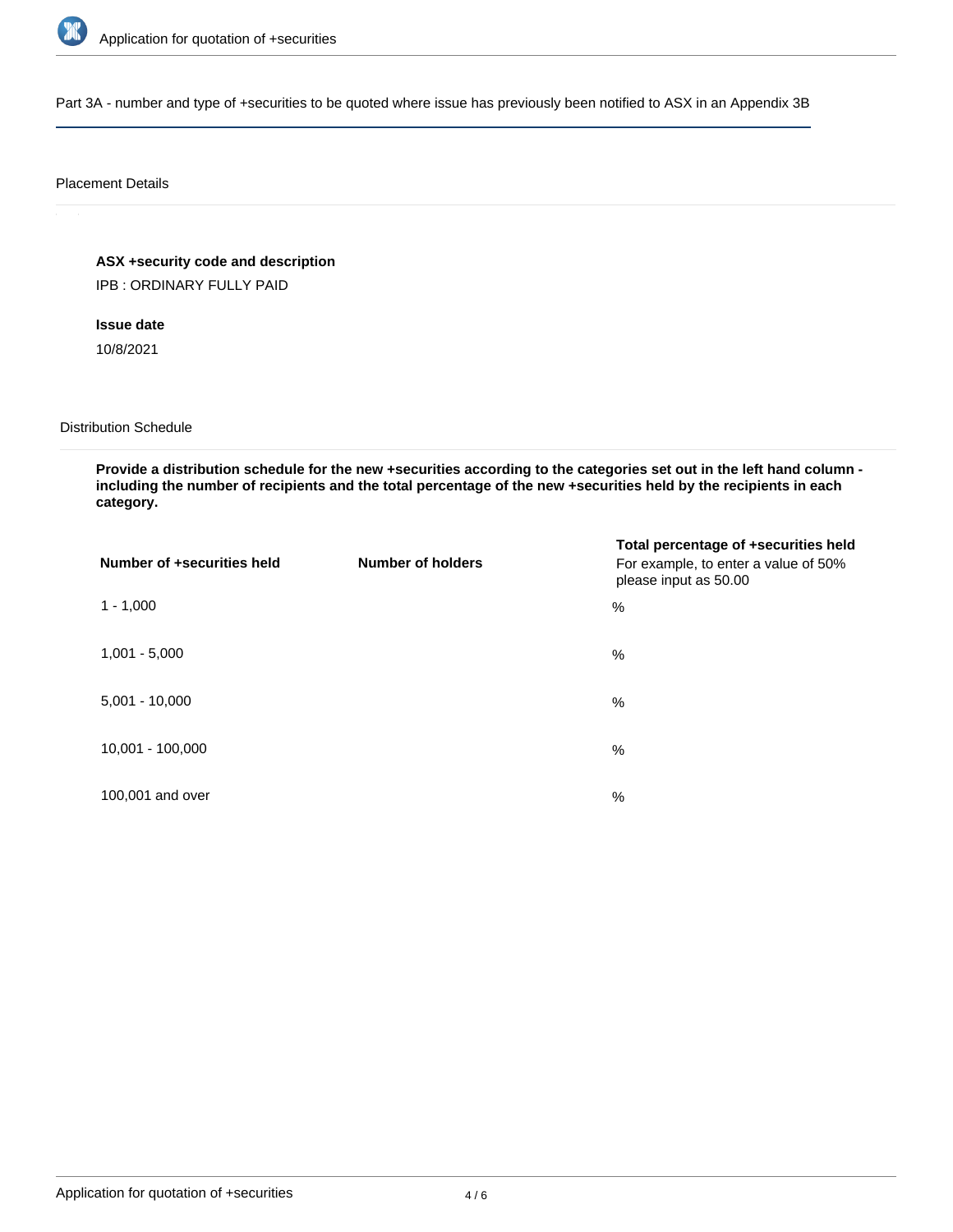

Issue details

| Number of +securities to be quoted<br>50,000,000                                      |                                        |  |  |  |  |
|---------------------------------------------------------------------------------------|----------------------------------------|--|--|--|--|
| Are the +securities being issued for a cash consideration?<br>$\mathfrak C$ Yes       |                                        |  |  |  |  |
| In what currency is the cash consideration being paid?                                | What is the issue price per +security? |  |  |  |  |
| AUD - Australian Dollar                                                               | AUD 0.01750000                         |  |  |  |  |
| Any other information the entity wishes to provide about the +securities to be quoted |                                        |  |  |  |  |